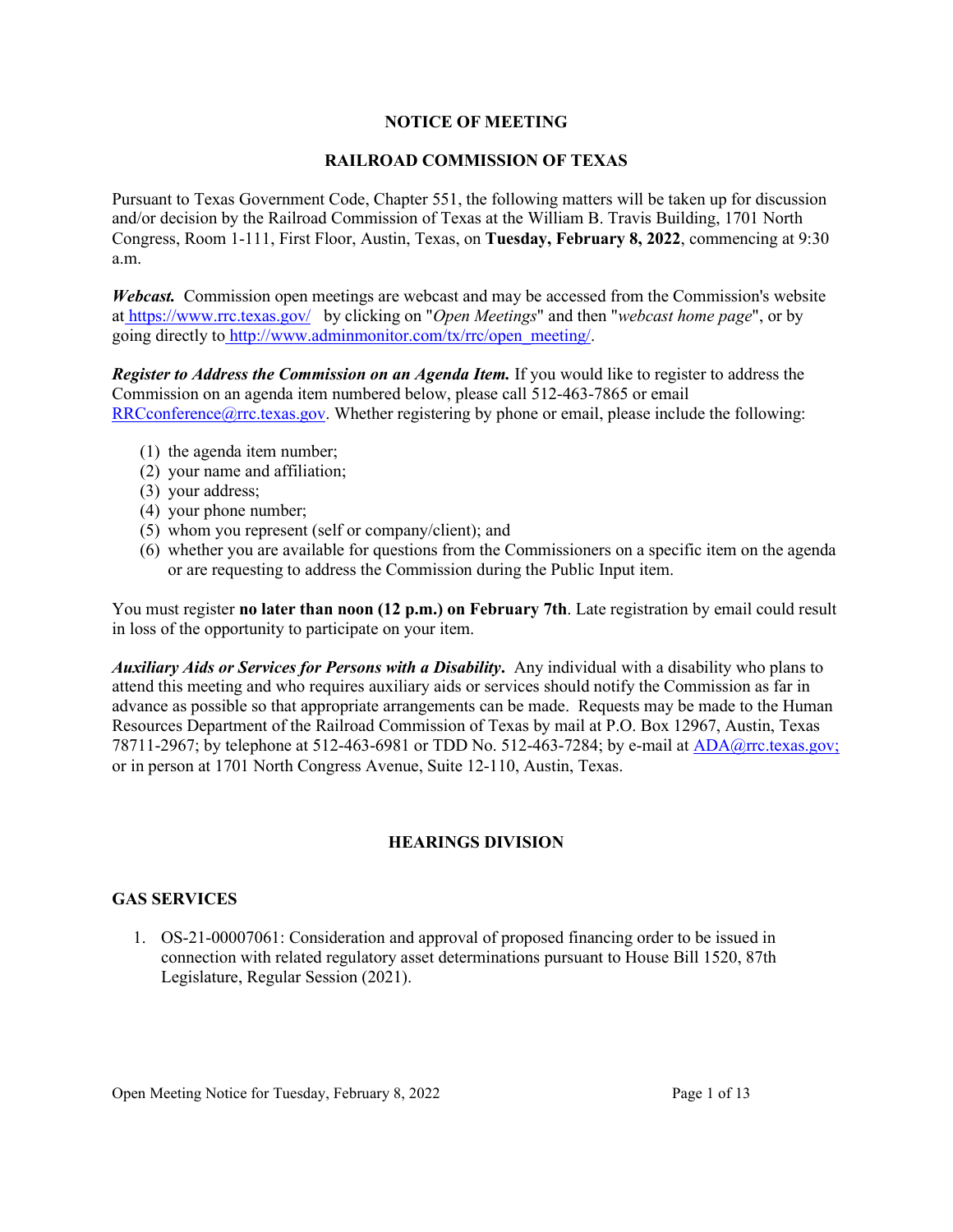2. OS-22-00008591: Statement of Intent filed by G&L Utility Services, Inc. d/b/a GreenLight Gas to change gas distribution and transportation rates within its unincorporated and incorporated service areas.

# **SURFACE MINING AND RECLAMATION**

- 3. SMRD C20-0003-SC-11-F: Application by San Miguel Electric Cooperative, Inc. for Phase III release of reclamation obligations on 82.2 acres, Permit No. 11H, San Miguel Lignite Mine, Atascosa and McMullen Counties, Texas.
- 4. MR-21-00005512: Application by The Sabine Mining Company for various phases of release of reclamation obligations on an aggregate 2,003 acres, Permit No. 33I, South Hallsville No. 1 Mine, Harrison County, Texas.

# **OIL AND GAS**

- 5. O&G 00006074: Enforcement action against Siana Oil & Gas (Operator No. 779259) for Violation of Statewide Rules on the Taylor Lease, Well No. 1 (RRC ID No. 03-215685), Sugar Valley, S. (AB-40) Field, Matagorda County, Texas. Violation of 16 TAC §§3.8(d)(1), 3.14(b)(2), and 3.20(a)(1); Motion for Rehearing.
- 6. OG-21-00008037: In Re: P-5 Organization Report of Barrow-Shaver Resources Co. (Operator No. 053321); Motion for Rehearing.
- 7. OG-21-00008051: In Re: P-5 Organization Report of HRB Operating Company, Inc. (Operator No. 407764); Motion for Rehearing.
- 8. OG-21-00008071: In Re: P-5 Organization Report of 2 D Oil & Gas LLC (Operator No. 953828); Motion for Rehearing.

## **OIL AND GAS CONSENT AGENDA** (47 items; numbers 9 - 55)

- 9. OG-21-00006684: Application of Jetta Operating Company, Inc. (Operator No. 432283) for an exception to 16 TAC  $\S 3.40$  to double assign acreage to the Gatlin (V) – Well No. 1H, Big Mineral Creek (Viola) and Southmayd, North (Baker-Viola) Fields, Grayson County, Texas; District 09.
- 10. OG-21-00006742: Application of Jetta Operating Company, Inc. (Operator No. 432283) for an exception to 16 TAC §3.10 for the Gatlin (V) Lease, Well No. 1H, Southmayd, North (Baker-Viola) Field and Big Mineral Creek (Viola) Field, Grayson County, Texas; District 09.
- 11. OG-21-00006685: Application of Jetta Operating Company, Inc. (Operator No. 432283) for an exception to 16 TAC §3.40 to double assign acreage to the Gowans  $(V)$  – Well No. 1H, Big Mineral Creek (Viola) and Southmayd, North (Baker-Viola) Fields, Grayson County, Texas; District 09.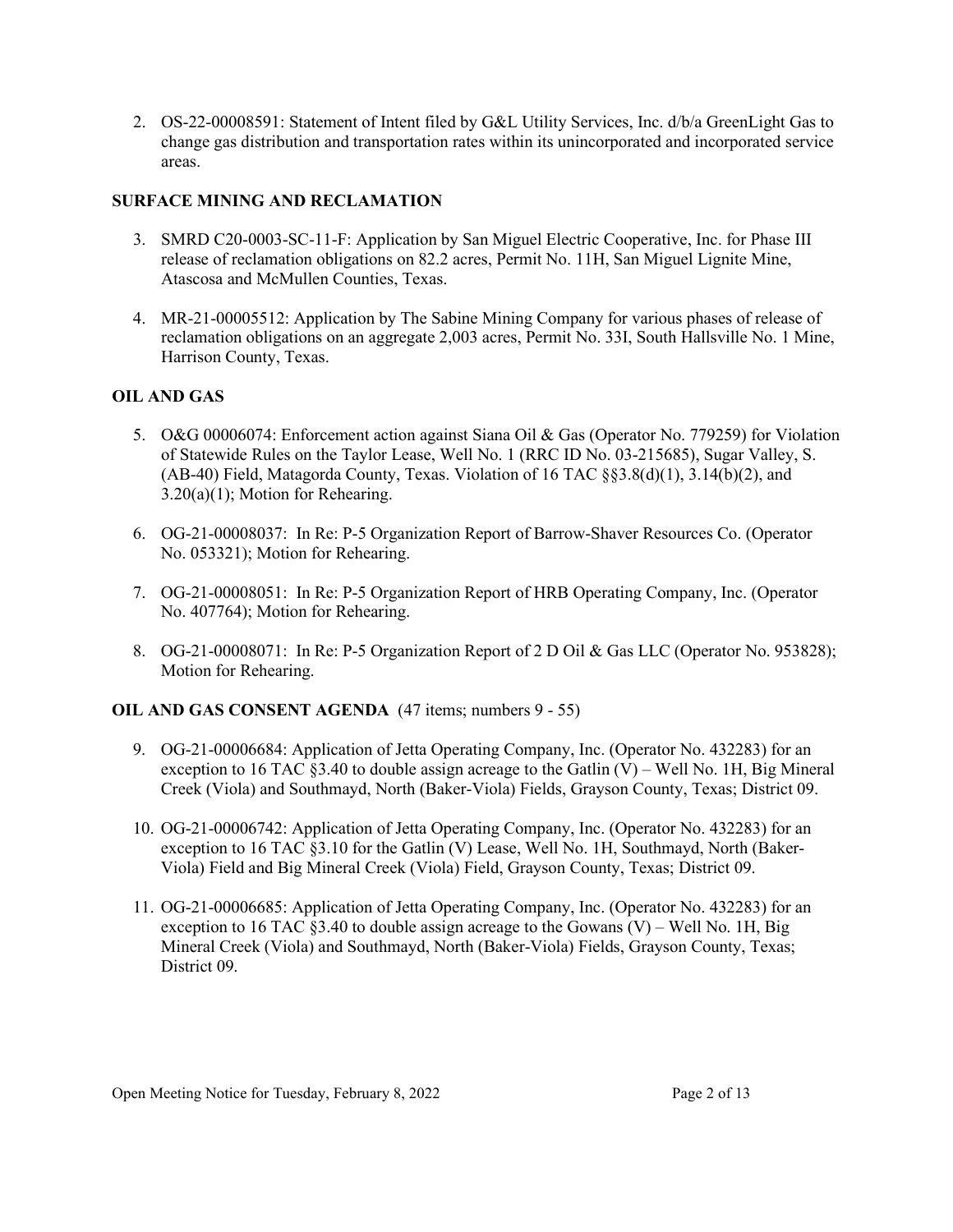- 12. OG-21-00006746: Application of Jetta Operating Company, Inc. (Operator No. 432283) for an exception to 16 TAC §3.10 for Gowans (V) Lease, Well No. 1H, Southmayd, North (Baker-Viola) Field and Big Mineral Creek (Viola) Field, Grayson County, Texas; District 09.
- 13. OG-21-00006768: Application of Sabinal Energy Operating, LLC (Operator No. 742122) for an exception to 16 TAC §3.10 for the Foster W.L. #5 Lease, Well No. 7R, Iatan, East Howard Field and Iatan (San Andres) Field, Mitchell County, Texas; District 08.
- 14. OG-21-00005534: Application of XTO Energy Inc. (Operator No. 945936) pursuant to 16 TAC §3.32 for an exception to flare gas for the Russell Compressor Station - Russell Clearfork Unit (69587) Lease, Flare Exception No. 46036, Russell (Clearfork Consolidated) Field, Gaines County, Texas; District 8A.
- 15. OG-21-00006956: Application of Arcadia Operating, LLC (Operator No. 028734) pursuant to 16 TAC §3.32 to flare gas from the Remington (27853) Lease, Well No. 1, Flare Exception 46576, Livingston (Wilcox) Field, Polk County, Texas; District 03.
- 16. OG-21-00005639: Application of Callon (Eagle Ford) LLC (Operator No. 124805) pursuant to 16 TAC §3.32 for an exception to flare gas for the Arnold 10 CPF, Commingle Permit 01-5472, Eagleville (Eagle Ford-1) Field, La Salle County, Texas; District 01
- 17. OG-21-00005640: Application of Callon (Eagle Ford) LLC (Operator No. 124805) pursuant to 16 TAC §3.32 for an exception to flare gas for the Bear Clause CPF, Eagleville (Eagle Ford-1) Field, La Salle County, Texas; District 01
- 18. OG-21-00005641: Application of Callon (Eagle Ford) LLC (Operator No. 124805) pursuant to 16 TAC §3.32 for an exception to flare gas for the Brown Trust 10 CPF (15756) Lease, Eagleville (Eagle Ford-1) Field, La Salle County, Texas; District 01
- 19. OG-21-00005643: Application of Callon (Eagle Ford) LLC (Operator No. 124805) pursuant to 16 TAC §3.32 for an exception to flare gas for the Crawford CPF, Commingle Permit 01-5602, Eagleville (Eagle Ford-1) and Indio Tanks (Pearsall) Field, La Salle County, Texas; District 01
- 20. OG-21-00005644: Application of Callon (Eagle Ford) LLC (Operator No. 124805) pursuant to 16 TAC §3.32 for an exception to flare gas for the Gardendale CPF, Commingle Permit 01-5543, Eagleville (Eagle Ford-1) Field, La Salle County, Texas; District 01
- 21. OG-21-00005646: Application of Callon (Eagle Ford) LLC (Operator No. 124805) pursuant to 16 TAC §3.32 for an exception to flare gas for the GSH CPF, Commingle Permit 01-5996, Eagleville (Eagle Ford-1) Field, Atascosa County, Texas; District 01
- 22. OG-21-00005647: Application of Callon (Eagle Ford) LLC (Operator No. 124805) pursuant to 16 TAC §3.32 for an exception to flare gas for the Hardin Poenisch CPF, Commingle Permit 01- 5401, Eagleville (Eagle Ford-1) Field, McMullen County, Texas; District 01.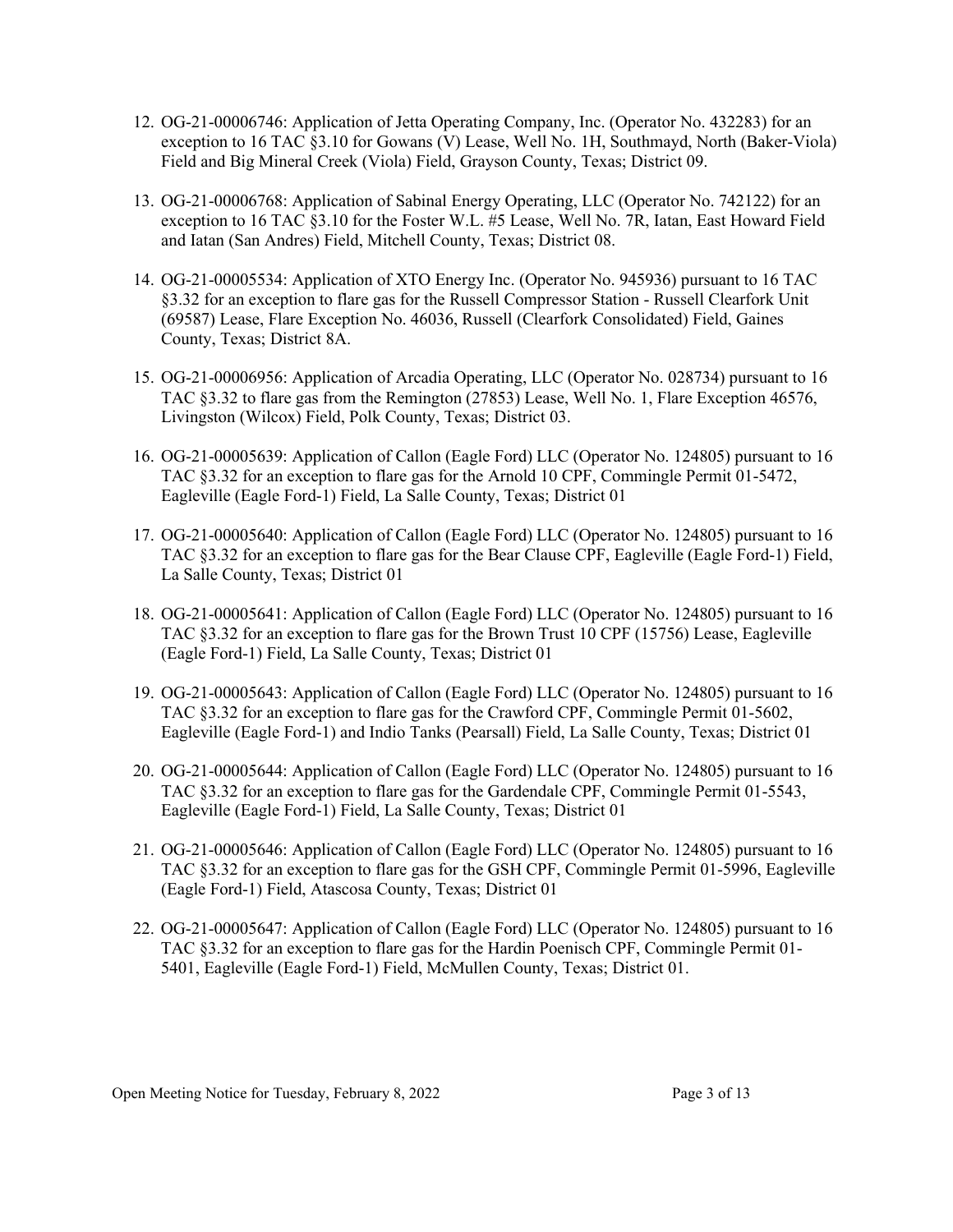- 23. OG-21-00005648: Application of Callon (Eagle Ford) LLC (Operator No. 124805) pursuant to 16 TAC §3.32 for an exception to flare gas for the Irvin CPF (17695) Lease, Eagleville (Eagle Ford-1) Field, La Salle County, Texas; District 01.
- 24. OG-21-00005650: Application of Callon (Eagle Ford) LLC (Operator No. 124805) pursuant to 16 TAC §3.32 for an exception to flare gas for the Irvin 90 CPF, Commingle Permit 01-5719, Eagleville (Eagle Ford-1) Field, La Salle County, Texas; District 01.
- 25. OG-21-00005651: Application of Callon (Eagle Ford) LLC (Operator No. 124805) pursuant to 16 TAC §3.32 for an exception to flare gas for the Jasik CPF (16622) Lease, Eagleville (Eagle Ford-1) Field, La Salle County, Texas; District 01.
- 26. OG-21-00005654: Application of Callon (Eagle Ford) LLC (Operator No. 124805) pursuant to 16 TAC §3.32 for an exception to flare gas for the J Rayes CPF, Commingle Permit 01-5400, Eagleville (Eagle Ford-1) Field, McMullen County, Texas; District 01.
- 27. OG-21-00005655: Application of Callon (Eagle Ford) LLC (Operator No. 124805) pursuant to 16 TAC §3.32 for an exception to flare gas for the Seal Lehman CPF, Commingle Permit 01-5646, Eagleville (Eagle Ford-1) Field, La Salle County, Texas; District 01.
- 28. OG-21-00005656: Application of Callon (Eagle Ford) LLC (Operator No. 124805) pursuant to 16 TAC §3.32 for an exception to flare gas for the Tag CPF, Commingle Permit 01-5402, Eagleville (Eagle Ford-1) Field, McMullen and Atascosa Counties, Texas; District 01.
- 29. OG-21-00005657: Application of Callon (Eagle Ford) LLC (Operator No. 124805) pursuant to 16 TAC §3.32 for an exception to flare gas for the Winfield CPF, Commingle Permit 01-5516, Eagleville (Eagle Ford-1) Field, La Salle County, Texas; District 01.
- 30. OG-21-00005658: Application of Callon (Eagle Ford) LLC (Operator No. 124805) pursuant to 16 TAC §3.32 for an exception to flare gas for the Pena CPF, Commingle Permit 01-5402, Eagleville (Eagle Ford-1) Field, La Salle County, Texas; District 01.
- 31. OG-21-00005659: Application of Callon (Eagle Ford) LLC (Operator No. 124805) pursuant to 16 TAC §3.32 for an exception to flare gas for the West Pena CPF, Commingle Permit 01-5890, Eagleville (Eagle Ford-1) Field, La Salle County, Texas; District 01.
- 32. OG-21-00005660: Application of Callon (Eagle Ford) LLC (Operator No. 124805) pursuant to 16 TAC §3.32 for an exception to flare gas for the Millett CPF, Commingle Permit 01-5985, Eagleville (Eagle Ford-1) Field, La Salle County, Texas; District 01.
- 33. OG-21-00005661: Application of Callon (Eagle Ford) LLC (Operator No. 124805) pursuant to 16 TAC §3.32 for an exception to flare gas for the Burns Ranch CPF (18854) Lease, Eagleville (Eagle Ford-1) Field, La Salle County, Texas; District 01.
- 34. OG-21-00005662: Application of Callon (Eagle Ford) LLC (Operator No. 124805) pursuant to 16 TAC §3.32 for an exception to flare gas for the Trust 90 CPF, Commingle Permit 01-6086, Eagleville (Eagle Ford-1) Field, La Salle County, Texas; District 01.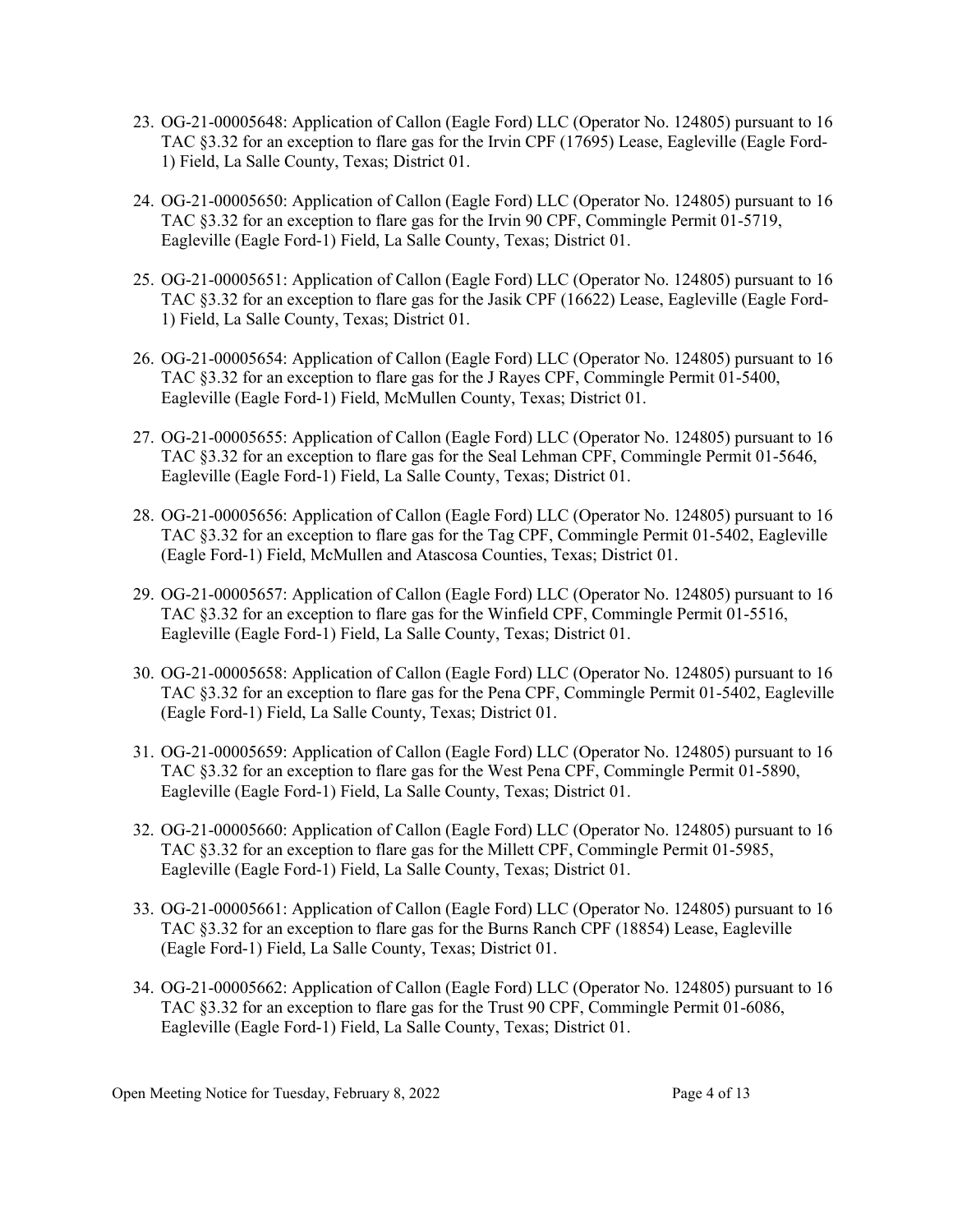- 35. OG-20-00004758: Application of Marathon Oil EF LLC (Operator No. 525398) pursuant to 16 TAC §3.32 for an exception to flare gas for the Central Longhorn Central Facility, Commingle Permit 02-5829, Eagleville (Eagle Ford-2) Field, Karnes County, Texas; District 02.
- 36. OG-20-00004759: Application of Marathon Oil EF LLC (Operator No. 525398) pursuant to 16 TAC §3.32 for an exception to flare gas for the Coy City Central Facility, Commingle Permit 02- 5585, Eagleville (Eagle Ford-2) Field, Karnes County, Texas; District 02.
- 37. OG-20-00004760: Application of Marathon Oil EF LLC (Operator No. 525398) pursuant to 16 TAC §3.32 for an exception to flare gas for the Guajillo Central Facility, Commingle Permit 01- 5766, Eagleville (Eagle Ford-1) Field, Atascosa County, Texas; District 01.
- 38. OG-20-00004761: Application of Marathon Oil EF LLC (Operator No. 525398) pursuant to 16 TAC §3.32 for an exception to flare gas for the Live Oak Central Facility, Commingle Permit 02- 5597, Eagleville (Eagle Ford-2) Field, Live Oak County, Texas; District 02.
- 39. OG-20-00004762: Application of Marathon Oil EF LLC (Operator No. 525398) pursuant to 16 TAC §3.32 for an exception to flare gas for the North 74 Ranch Central Facility, Commingle Permit 01-5520, Eagleville (Eagle Ford-1) Field, Atascosa County, Texas; District 01.
- 40. OG-20-00004763: Application of Marathon Oil EF LLC (Operator No. 525398) pursuant to 16 TAC §3.32 for an exception to flare gas for the Sugarhorn Central Facility, Commingle Permit 02- 5369, Eagleville (Eagle Ford-2) Field, Karnes County, Texas; District 02.
- 41. OG-20-00004764: Application of Marathon Oil EF LLC (Operator No. 525398) pursuant to 16 TAC §3.32 for an exception to flare gas for the Union Central Facility, Commingle Permit 02- 5432, Eagleville (Eagle Ford-2) Field, Karnes County, Texas; District 02.
- 42. OG-20-00004765: Application of Marathon Oil EF LLC (Operator No. 525398) pursuant to 16 TAC §3.32 for an exception to flare gas for the West Excelsior Central Facility, Commingle Permit 02-5271, Eagleville (Eagle Ford-2) Field, Karnes County, Texas; District 02.
- 43. OG-20-00004766: Application of Marathon Oil EF LLC (Operator No. 525398) pursuant to 16 TAC §3.32 for an exception to flare gas for the Wingnut Central Facility, Commingle Permit 02- 5612, Eagleville (Eagle Ford-2) Field, Karnes County, Texas; District 02.
- 44. OG-21-00006189: Application of Rio Oil and Gas (Permian) II, LLC (Operator No. 712803) pursuant to 16 TAC §3.32 for an exception to flare gas for from the Alexander State Unit 58-2-24 Facility, Wells Nos. 5H, 6H, and 7H in the Phantom (Wolfcamp) Field, Reeves County, Texas; District 08.
- 45. OG-21-00005762: Application of Trinity Operating (USG), LLC (Operator No. 870209) pursuant to 16 TAC §3.32 for an exception to flare gas for the Forrest Wheeler South TB Flare Source 1, Flare Exception 37441, Commingle Permit 01-5652, Eagleville (Eagle Ford-1) Field, McMullen County, Texas; District 01; Order Nunc Pro Tunc.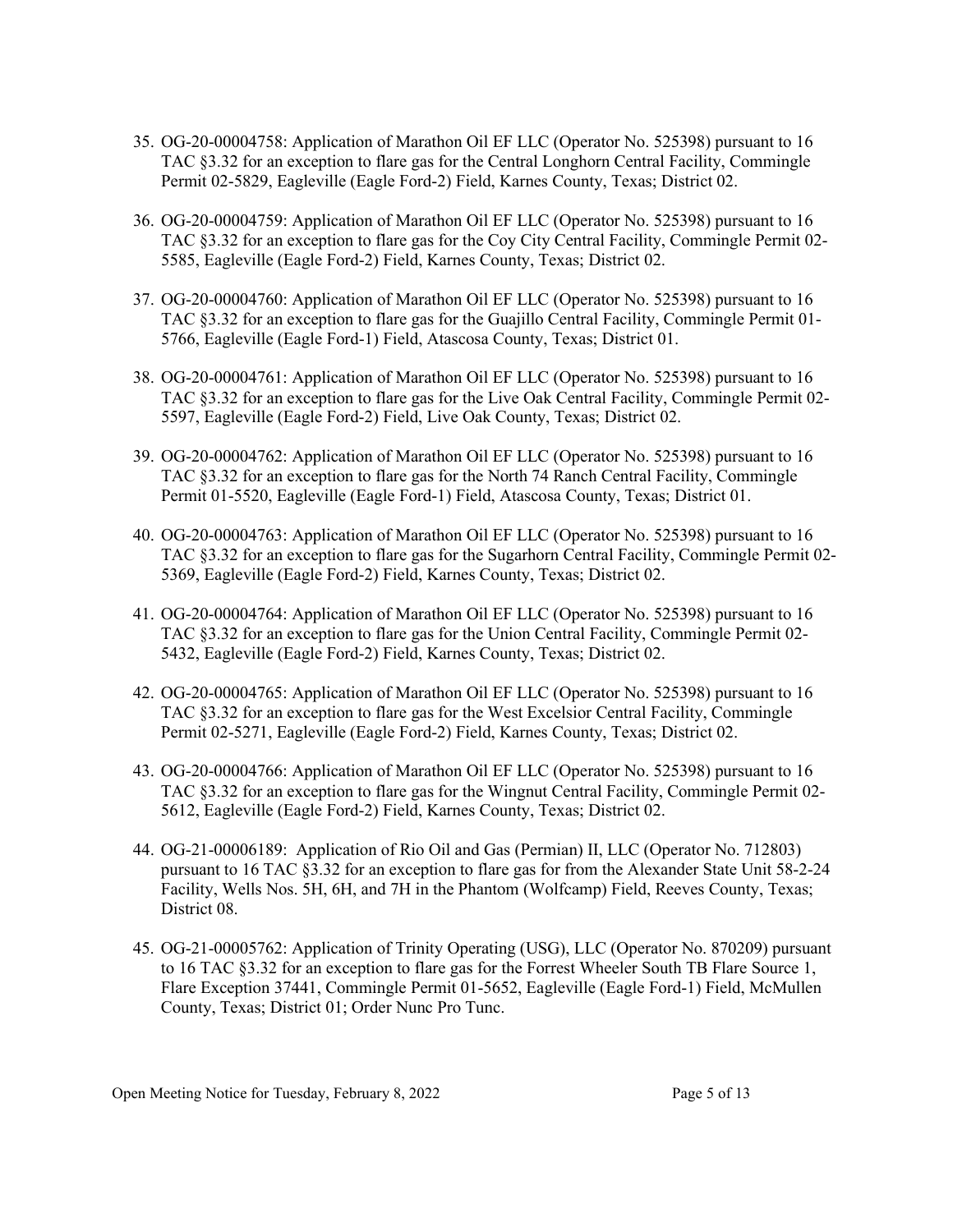- 46. OG-21-00006609: Application of Sulphur River Exploration, Inc. (Operator No. 828880) pursuant to 16 TAC §3.36 for a permit to inject fluid containing hydrogen sulfide gas into a reservoir productive of oil or gas for the Indian Rock Unit #5 (189563) Lease, Well No. 7, Gilmer (Jurassic) Field, Upshur County, Texas; District 06.
- 47. OG-21-00007743: Application of Clay Road 628 Development LP pursuant to 16 TAC §3.76 to consider a qualified subdivision for a 461.5-acre tract, Harris County, Texas; District 03.
- 48. OG-21-00008139: Single Signature P-4 Filing of Tejas Petroleum Resources, LLC (Operator No. 841316) for the Goetsch, D.L.D Unit (11076) Lease, Well No. 2 M, Yeary (Knox) Field, Kleberg County, Texas, to change the operator from US. Fuels, Inc. (Operator No. 879264) to Tejas Petroleum Resources, LLC; District 04.
- 49. OG-21-00008141: Single Signature P-4 Filing of Tejas Petroleum Resources, LLC (Operator No. 841316) for the Yaklin 7400' Oil Unit (12235) Lease, Well No. 2, Yeary (7400 Sand) Field, Kleberg County, Texas, to change the operator from US. Fuels, Inc. (Operator No. 879264) to Tejas Petroleum Resources, LLC; District 04.
- 50. OG-21-00008142: Single Signature P-4 Filing of Tejas Petroleum Resources, LLC (Operator No. 841316) for the Fimble 7400' Oil Unit (12280) Lease, Well No. 4 U, Yeary (7400 Sand) Field, Kleberg County, Texas, to change the operator from US. Fuels, Inc. (Operator No. 879264) to Tejas Petroleum Resources, LLC; District 04.
- 51. OG-21-00008219: Single Signature P-4 Filing of Alpha Oil & Gas LLC (Operator No. 015111) for the Fuerte Vida Waterflood Unit (14053) Lease, Well Nos. 1, 3W, 4W, 7W,1A, 5, and 3, Strong (4700) Field, Starr County, Texas, to change the operator from KA Energy Op Co. LLC (449243) to Alpha Oil & Gas LLC; District 04.
- 52. OG-21-00008206: Complaint of Joe E. Mitchell that Eagleridge Operating, LLC (Operator No. 238462) does not have a good faith claim to operate the Pearce (Gas ID No. 286494) Lease, Well No. B 1, KRS (Marble Falls) Field, Palo Pinto County, Texas; District 09.
- 53. OG-21-00007950: Good Faith Claim Review at the request of Oil & Gas Division P-5 Financial Assurance Unit of the Dual Signature P-4 Application of O.T. Oil (Operator No. 616992) for the Hineman (06897) Lease, All Wells, East Texas Field, Gregg County, Texas; District 6E.
- 54. O&G Docket No. 00008485: COG Operating LLC, for the recommendation of a tight gas formation pursuant to 16 TAC §3.101 for the Third Bone Spring and Wolfcamp Formations, Phantom (Wolfcamp) Field, Reeves County, Texas.
- 55. O&G Docket No. 00008486: COG Operating LLC, for the recommendation of a tight gas formation pursuant to 16 TAC §3.101 for the Third Bone Spring and Wolfcamp Formations, Phantom (Wolfcamp) Field, Winkler County, Texas.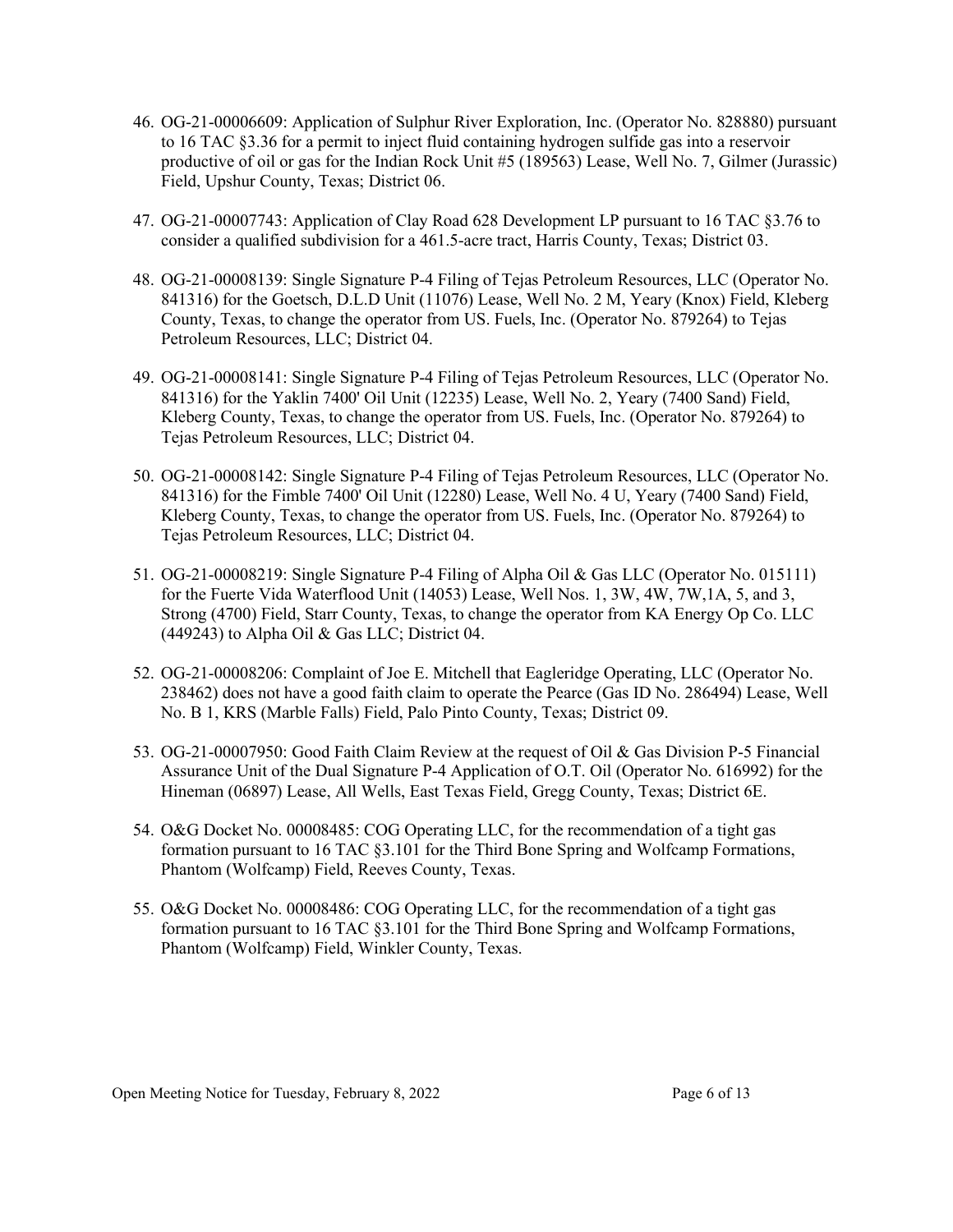### **OFFICE OF GENERAL COUNSEL**

### **MASTER DEFAULT ORDERS** (2 items; numbers 56 - 57)

- 56. O&G 00007334: Enforcement action against 359 Saltwater Disposal Sys. Inc. (Operator No. 953715) for Violation of Statewide Rules on the E.G. Ranch LTD Skimming Pit Facility, Permit Nos. P005940A, P005940B, P005940C, and P005940D, Webb County, Texas. Violation of 16 TAC §3.8.
- 57. GUD 11010: Enforcement action against Impact Midstream, LLC (Company ID No. 7826) for Violation of Pipeline Safety Regulations at the System of Company ID 7286 (System ID No. 960606), and permits to operate pipelines (Permit Nos. 1630, 1709, and 1732), Chambers, Galveston, and Jefferson Counties, Texas. Violation of 16 TAC §§3.70, 8.51(a), and 8.130.

#### **AGREED ENFORCEMENT ORDERS** (82 items; numbers 58 - 139)

- 58. O&G 00007981: SBJ Energy, Partners, L.L.C. (Operator No. 749824) enforcement action regarding Moore Unit (03-13499) Lease, Well No. 1, Tunis, East (Austin Chalk) Field, Burleson County, Texas. Violation of 16 TAC §3.14(b)(2).
- 59. O&G 00001879: Arrowhead Productions, LP (Operator No. 033523) enforcement action regarding Robertson Hill Lease, Well No. 3H (RRC ID No. 09-275635), Newark, East (Barnett Shale) Field, Palo Pinto County, Texas. Violation of 16 TAC §3.8(d)(1).
- 60. O&G 00005975: Arrowhead Productions, LP (Operator No. 033523) enforcement action regarding Lynch, W. L. Lease, Well No. 1 (RRC ID No. 7B-110978), Dicey (Conglomerate) Field, Parker County, Texas. Violation of 16 TAC  $\S$ §3.8(d)(1) and 3.13(a)(6)(A).
- 61. O&G 00006239: Agua Libre Midstream LLC (Operator No. 008742) enforcement action regarding Johnson (7B-23795) Lease, Tank Battery, Meeker (Conglomerate) Field, Parker County, Texas. Violation of 16 TAC §3.8(d)(1).
- 62. O&G 00006719: Arrowhead Productions, LP (Operator No. 033523) enforcement action regarding First Presbyterian Church SA Uni Lease, Well No. 1H (RRC ID No. 09-277955), Newark, East (Barnett Shale) Field, Palo Pinto County, Texas. Violation of 16 TAC §3.8(d)(1).
- 63. O&G 00007300: Ruthson Energy, Inc. (Operator No. 738144) enforcement action regarding Hughes Lease, Well No. 1 (Drilling Permit No. 868321), Young County Regular Field, Young County, Texas, District No. 09. Violation of 16 TAC  $\S$ §3.5(a) and 3.13(b)(1)(B)(i).
- 64. O&G 00007489: Stagg Operating, Inc. (Operator No. 810996) enforcement action regarding Harmel Estate (09-18132) Lease, Well No. 22, Archer County Regular Field, Archer County, Texas. Violation of 16 TAC  $\S 3.46(g)(1)$ .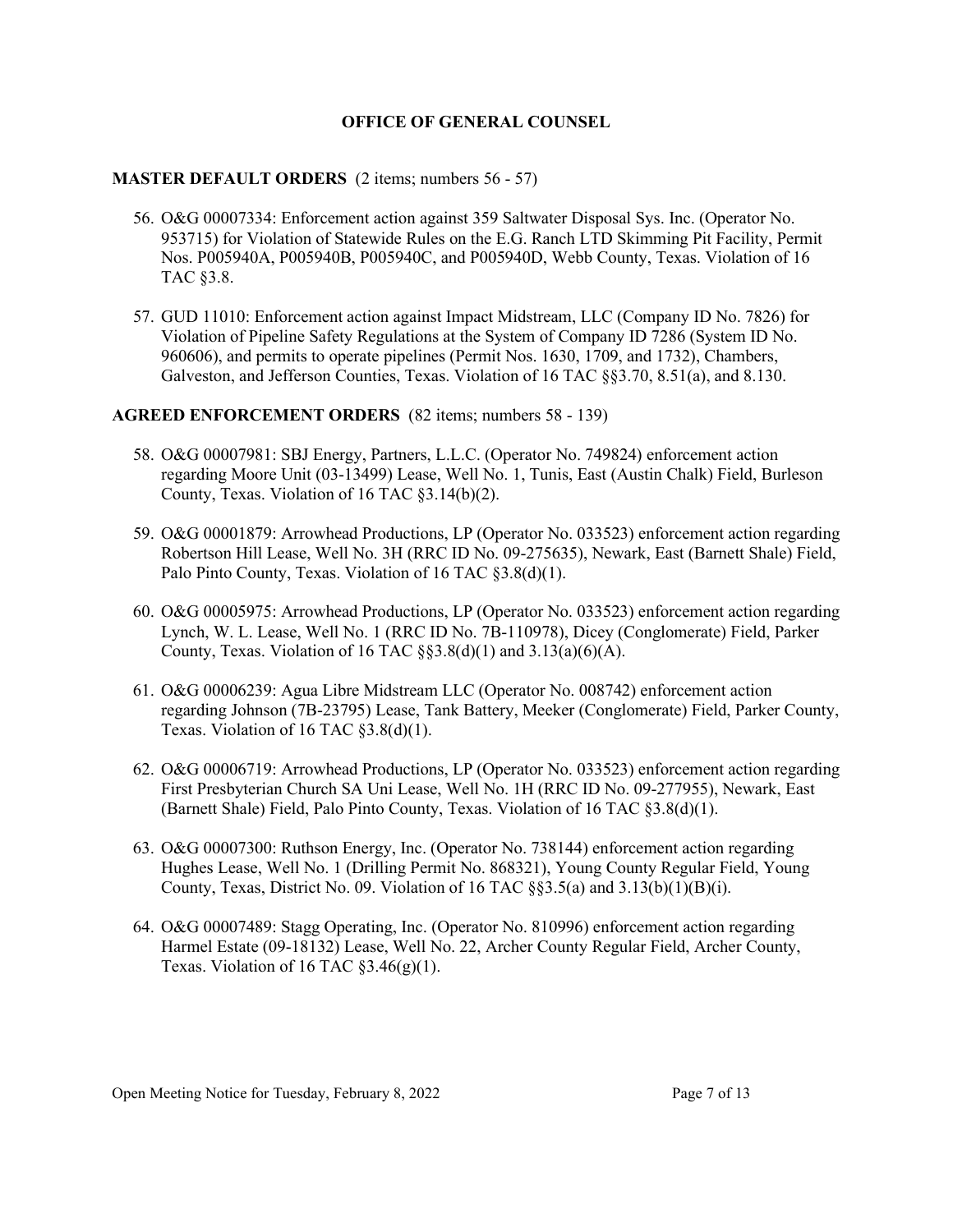- 65. O&G 00007792: Home Petroleum Corp. (Operator No. 396852) enforcement action regarding Boettcher Patschke (03-25497) Lease, Well Nos. 1H and 2H, Giddings (Austin Chalk-3) Field, Lee County, Texas. Violation of 16 TAC §3.14(b)(2) and Tex. Nat. Res. Code §91.143.
- 66. O&G 00008007: Mammoth Exploration LLC (Operator No. 679595) enforcement action regarding Price -8- (08-51034) Lease, Well No. 9, Crossett, S. (Detrital) Field, Pecos County, Texas. Violation of 16 TAC  $\S$ §3.8(d)(2) and 3.8(d)(4)(H)(i)(IV).
- 67. O&G 00008015: Ridge Oil Company (Operator No. 711100) enforcement action regarding B.T.S. 38 (7B-20587) Lease, Well No. 1 and Tank Battery, Stephens County Regular Field, Stephens County, Texas. Violation of 16 TAC  $\S$ §3.14(b)(2) and 3.36(c)(14).
- 68. O&G 00008110: Sojourner Drilling Corporation (Operator No. 800750) enforcement action regarding Buske-North (7B-26485) Lease, Well Nos. 1, 2, and 3, Jones County Regular Field, Jones County, Texas. Violation of 16 TAC §§3.8(d)(1), 3.8(d)(4)(H)(i)(III), 3.13(a)(6)(A), and  $3.14(b)(2)$ .
- 69. Damage Prevention 070534: Hiltrans Utilities, LLC enforcement action for violation of 16 TAC §18.4(b), at 138 Oak Grove Dr. (Jefferson St.), Sulphur Springs, Hopkins County, Texas.
- 70. Damage Prevention 070845: Nava Pool Plumbing, LLC enforcement action for two violations of 16 TAC §§18.11(b), 18.3(a), and 18.11(c), at 3229 Canvasback St., Katy, Harris County, Texas.
- 71. Damage Prevention 071084: J3 Dirt Works, LLC enforcement action for two violations of 16 TAC §§18.11(b), and 18.3(a), at Buffalo Grove (Sunflower Ln.), New Braunfels, Comal County, Texas.
- 72. Damage Prevention 071242: Centerpoint Energy Entex enforcement action for violation of 16 TAC §18.8(a), at 19 E. Stony Bridge Cir., The Woodlands, Montgomery County, Texas.
- 73. Damage Prevention 071677: Longhorn Mechanical enforcement action for two violations of 16 TAC §§18.11(b), 18.3(a), and 18.11(c), at 13100 Avery Ranch Blvd. (Hwy. 183A), Cedar Park, Williamson County, Texas.
- 74. Damage Prevention 071694: Champion Fencing & More enforcement action for two violations of 16 TAC §§18.11(b), and 18.3(a), at 7406 Logging Trail Dr., Humble, Harris County, Texas.
- 75. Damage Prevention 072531: G2 Plumbing, LLC enforcement action for two violations of 16 TAC §§18.11(b), and 18.3(a), at 16 Knoll Ridge (Belmont Dr.), Wilmer, Dallas County, Texas.
- 76. Damage Prevention 072587: Martin Mechanical enforcement action for two violations of 16 TAC §§18.11(b), and 18.3(a), at 700 N. Tarrant Pkwy. (Rufe Snow Dr.), Keller, Tarrant County, Texas.
- 77. Damage Prevention 072701: Centerpoint Energy Entex enforcement action for violation of 16 TAC §18.8(a), at 102 W. Niblick St., Longview, Gregg County, Texas.
- 78. Damage Prevention 072702: Centerpoint Energy Entex enforcement action for violation of 16 TAC §18.8(a), at 210 Garcia (S. River St.), Seguin, Guadalupe County, Texas.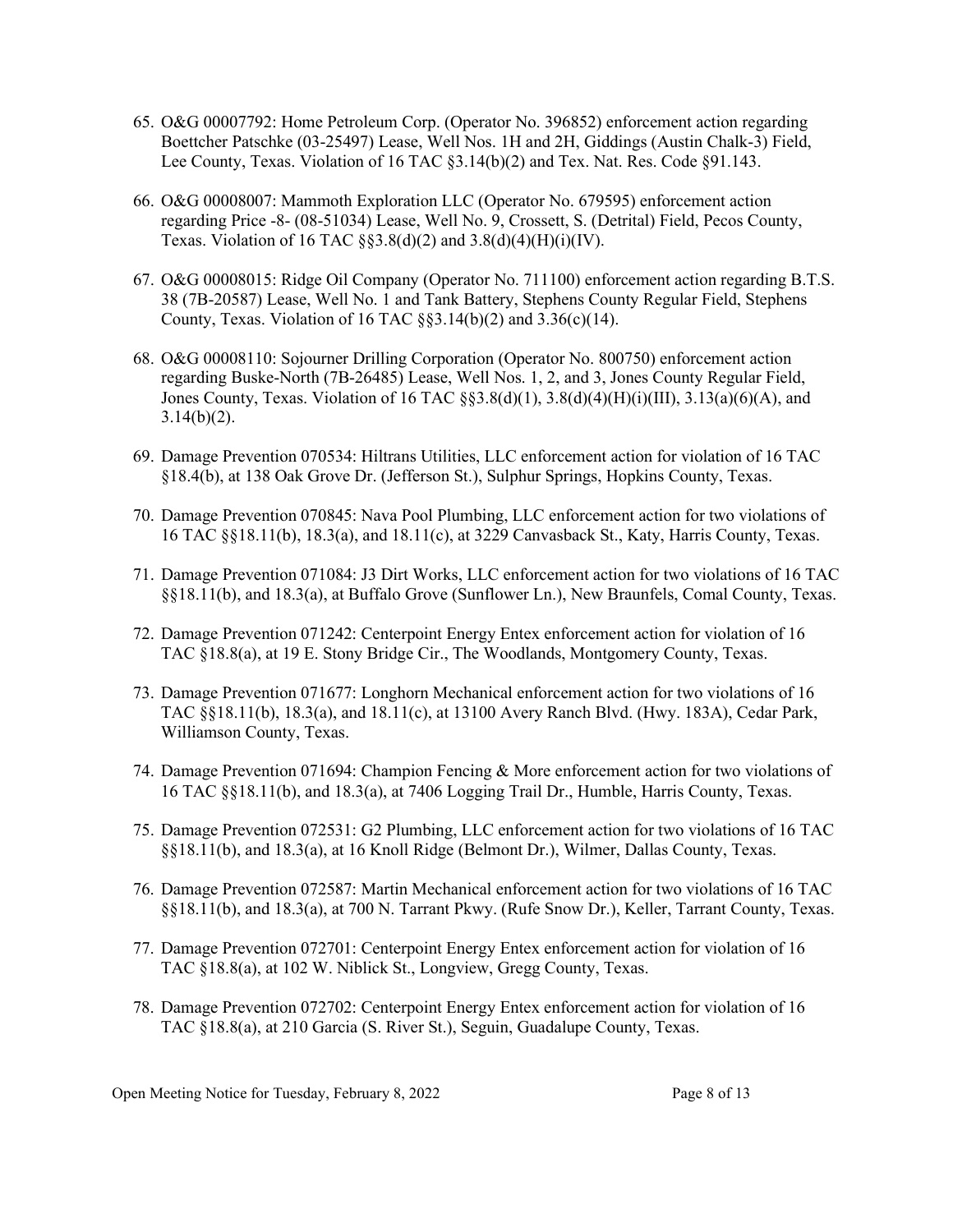- 79. Damage Prevention 072704: Centerpoint Energy Entex enforcement action for violation of 16 TAC §18.8(a), at 20901 Long Meadow Farms Pkwy. (W. Grand Pkwy.), Richmond, Fort Bend County, Texas.
- 80. Damage Prevention 072705: Centerpoint Energy Entex enforcement action for violation of 16 TAC §18.8(a), at 1809 Preston Rd. (Pineswept), Pasadena, Harris County, Texas.
- 81. Damage Prevention 072722: Centerpoint Energy Entex enforcement action for violation of 16 TAC §18.8(a), at 11218 Wilding Ln., Houston, Harris County, Texas.
- 82. Damage Prevention 072726: Mora Construction, Inc. enforcement action for violation of 16 TAC §§18.3(a) and 18.11(b), at 60 FM 1641 (S. FM 548), Forney, Kaufman County, Texas.
- 83. Damage Prevention 072744: Centerpoint Energy Entex enforcement action for violation of 16 TAC §18.8(a), at 2500 Blk. N. Spring Dr., Houston, Harris County, Texas.
- 84. Damage Prevention 072745: Centerpoint Energy Entex enforcement action for violation of 16 TAC §18.8(a), at 2602 Sherwood Hollow Ln., Kingwood, Harris County, Texas.
- 85. Damage Prevention 072746: Centerpoint Energy Entex enforcement action for violation of 16 TAC §18.8(a), at 104 Main St., Pasadena, Harris County, Texas.
- 86. Damage Prevention 072755: Centerpoint Energy Entex enforcement action for violation of 16 TAC §18.8(a), at Texas Ave. (30th St.), Dickinson, Galveston County, Texas.
- 87. Damage Prevention 072781: GCB Construction enforcement action for violation of 16 TAC §§18.4(b) and 18.11(b), at Silver Ridge (Crystal Ridge), Missouri City, Fort Bend County, Texas.
- 88. Damage Prevention 072805: Concepts Construction, LLC enforcement action two violations of 16 TAC §§18.11(b) at 157 Glenwood Ct. (S. Cherry), San Antonio, Bexar County, Texas.
- 89. Damage Prevention 072806: Everest Homes enforcement action for two violations of 16 TAC §§18.11(b), and 18.3(a), at 14508 Petralia (Tierra Murcia), El Paso, El Paso County, Texas.
- 90. Damage Prevention 072834: Centerpoint Energy Entex enforcement action for violation of 16 TAC §18.8(a), at 19706 Texas Laurel Trl., Humble, Harris County, Texas.
- 91. Damage Prevention 072842: Centerpoint Energy Entex enforcement action for violation of 16 TAC §18.8(a), at 15420 W. Hardy Road, Houston, Harris County, Texas.
- 92. Damage Prevention 072843: Centerpoint Energy Entex enforcement action for violation of 16 TAC §18.8(a), at 7944 Capitol St. (S. 80th St.), Houston, Harris County, Texas.
- 93. Damage Prevention 072849: Centerpoint Energy Entex enforcement action for violation of 16 TAC §18.8(a), at 3098 Club Dr., Tyler, Smith County, Texas.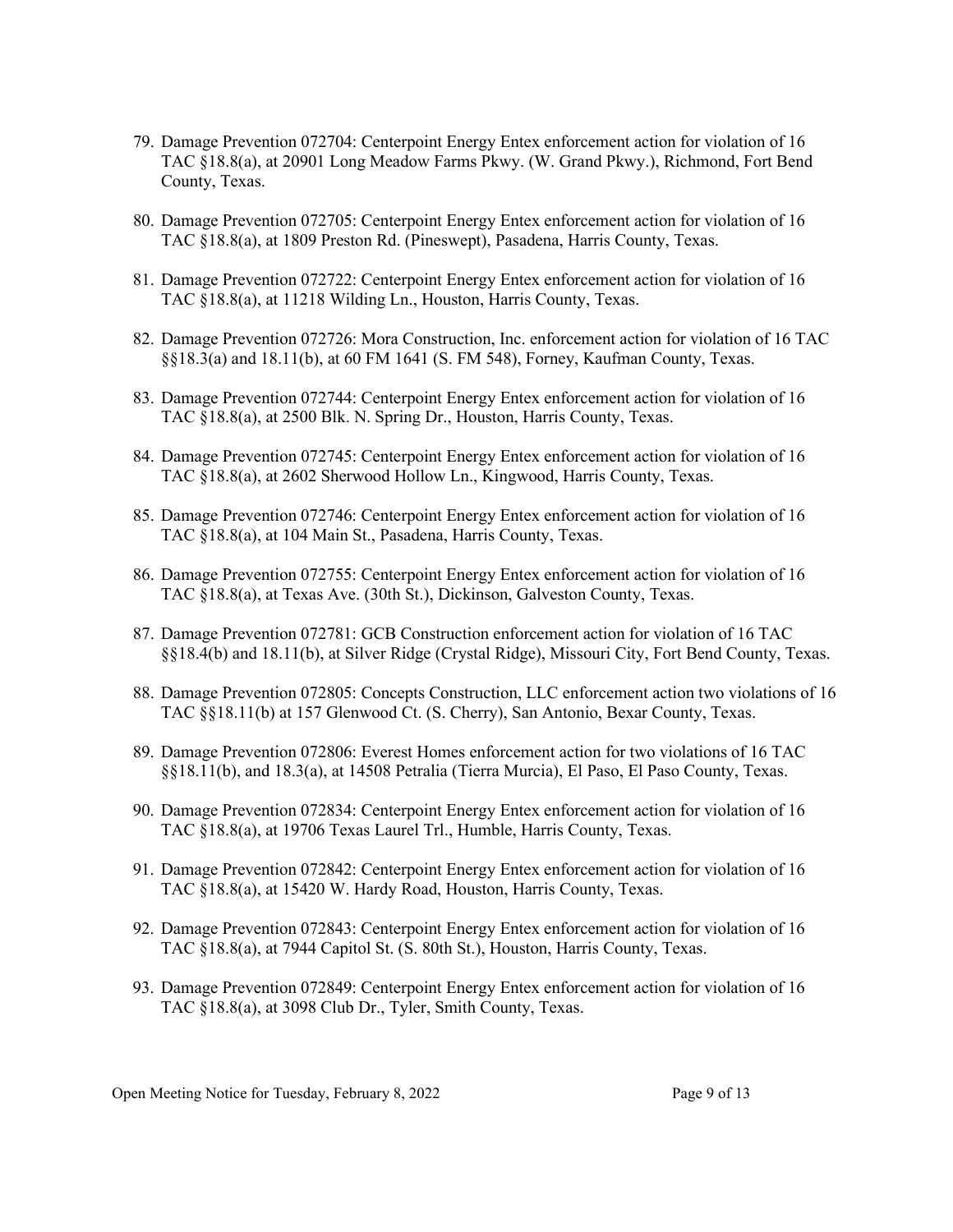- 94. Damage Prevention 072853: Centerpoint Energy Entex enforcement action for violation of 16 TAC §18.8(a), at 255 Pleasant Hill Way, Conroe, Montgomery County, Texas.
- 95. Damage Prevention 072858: Centerpoint Energy Entex enforcement action for violation of 16 TAC §18.5(a), at 1202 Timber Ln. (Timber Ln.), Friendswood, Galveston County, Texas.
- 96. Damage Prevention 072861: Centerpoint Energy Entex enforcement action for violation of 16 TAC §18.8(a), at 1930 Shasta Ridge Dr. (Dominion Ridge), Conroe, Montgomery County, Texas.
- 97. Damage Prevention 072872: Razos Dry Utility, LLC enforcement action for two violations of 16 TAC §§18.11(b), and 18.3(a), at 365 Fred Dr., Buda, Hays County, Texas.
- 98. Damage Prevention 072877: SDC Undergound enforcement action for violation of 16 TAC §18.4(a), at Woodfair (Bissonnet), Houston, Harris County, Texas.
- 99. Damage Prevention 072881: Centerpoint Energy Entex enforcement action for violation of 16 TAC §18.8(a), at 165 Palisades (Pat Booker), Universal City, Bexar County, Texas.
- 100. Damage Prevention 072905: Centerpoint Energy Entex enforcement action for violation of 16 TAC §18.8(a), at 1320 Ferguson Way (James Franklin St.), Houston, Harris County, Texas.
- 101. Damage Prevention 072910: Centerpoint Energy Entex enforcement action for violation of 16 TAC §18.8(a), at 705 Dixie Dr. (Brazospark Dr.), Clute, Brazoria County, Texas.
- 102. Damage Prevention 072915: Centerpoint Energy Entex enforcement action for violation of 16 TAC §18.8(a), at 15907 Dunmoor (El Dorado Blvd.), Houston, Harris County, Texas.
- 103. Damage Prevention 072916: Centerpoint Energy Entex enforcement action for violation of 16 TAC §18.8(a), at 9010 Scott St. (Maggie Ave.), Houston, Harris County, Texas.
- 104. Damage Prevention 072919: Centerpoint Energy Entex enforcement action for violation of 16 TAC §18.8(a), at 832 Olivo St., Mathis, San Patricio County, Texas.
- 105. Damage Prevention 072941: Centerpoint Energy Entex enforcement action for violation of 16 TAC §18.8(a), at 2702 Red Bluff Rd. (Lakepointe Forest Dr.), Seabrook, Harris County, Texas.
- 106. Damage Prevention 072942: Centerpoint Energy Entex enforcement action for violation of 16 TAC §18.8(a), at 1703 Forestdale Blvd. (Gavin Dr.), Whitehouse, Smith County, Texas.
- 107. Damage Prevention 072946: Bac Trac Plumbing enforcement action for violation of 16 TAC §§18.3(e) and 18.11(b), at 1008 Valley Crest (Delany Rd.), La Marque, Galveston County, Texas.
- 108. Damage Prevention 072955: Centerpoint Energy Entex enforcement action for violation of 16 TAC §18.8(a), at 1306 Fairview Ave., Houston, Harris County, Texas.
- 109. Damage Prevention 072959: Centerpoint Energy Entex enforcement action for violation of 16 TAC §18.8(a), at Pine St. (S. Fenton Ave.), Tyler, Smith County, Texas.

Open Meeting Notice for Tuesday, February 8, 2022 Page 10 of 13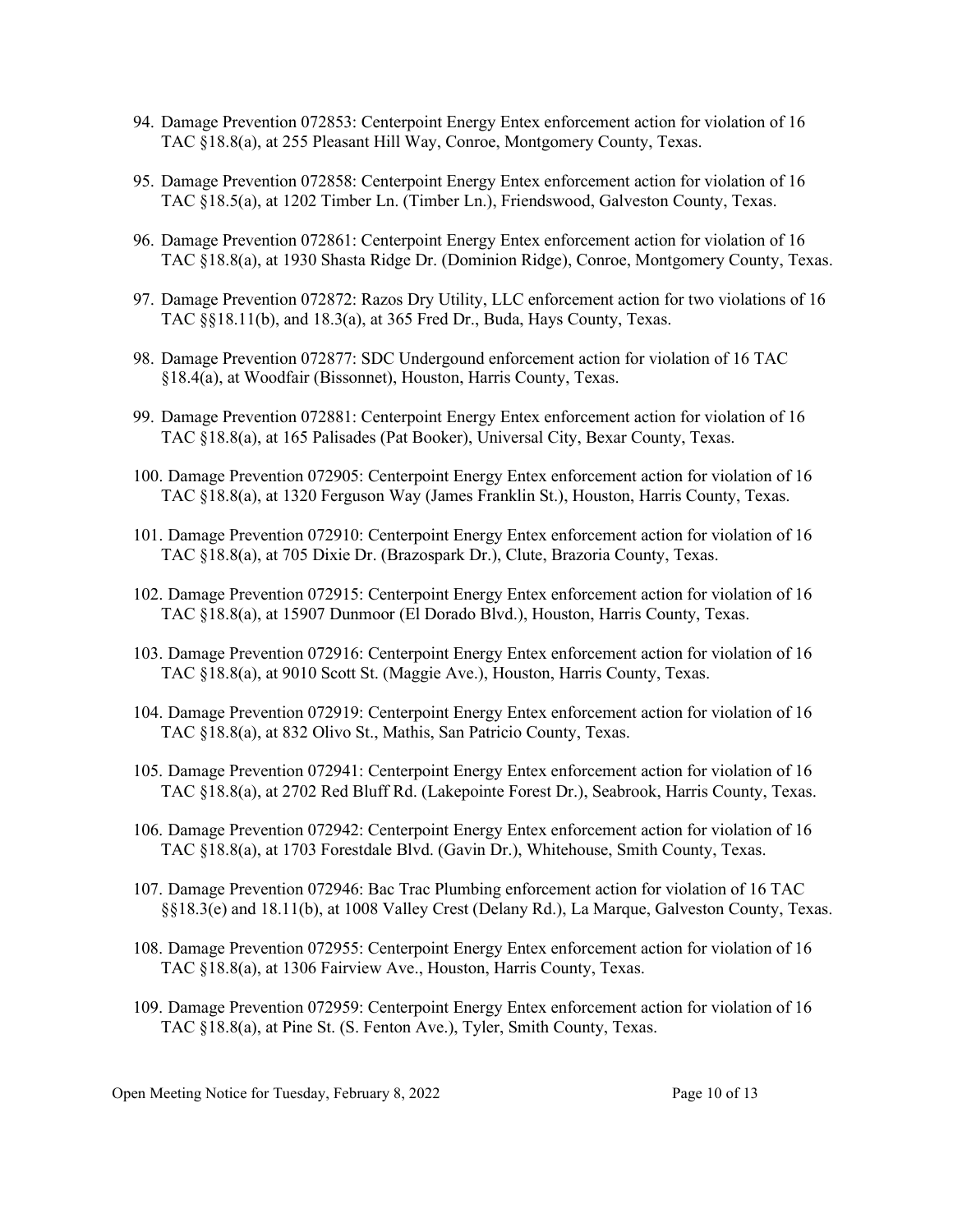- 110. Damage Prevention 073016: City of Denton enforcement action for violation of 16 TAC §18.4(a), at 3706 Granada Tr. (Montecito Dr.), Denton, Denton County, Texas.
- 111. Damage Prevention 073052: Jagoe- Public Company enforcement action for violation of 16 TAC §§18.11(b), 18.11(c) and 18.3(a), at 508 S. Elm St., Ste. 104 (W. Prairie), Denton, Denton County, Texas.
- 112. Damage Prevention 073079: Centerpoint Energy Entex enforcement action for violation of 16 TAC §18.8(a), at 4442 Eveslage Ln., Conroe, Montgomery County, Texas.
- 113. Damage Prevention 073103: Centerpoint Energy Entex enforcement action for violation of 16 TAC §18.8(a), at 11507 N. Lakefair Ct. (Canyon Fields Dr.), Richmond, Fort Bend County, Texas.
- 114. Damage Prevention 073105: Villatoro Construction enforcement action for violation of 16 TAC §18.4(a), at 805 S. Tyler St. (Polk), Dallas, Dallas County, Texas.
- 115. Damage Prevention 073118: Centerpoint Energy Entex enforcement action for violation of 16 TAC §18.8(a), at 3608 4th St., Brookshire, Waller County, Texas.
- 116. Damage Prevention 073122: La Banda Construction, LLC enforcement action for violation of 16 TAC §§18.11(c) and 18.10(b), at 1241 Clarice St. (W. Dickey Rd.), Grand Prairie, Dallas County, Texas.
- 117. Damage Prevention 073127: Centerpoint Energy Entex enforcement action for violation of 16 TAC §18.8(a), at 902 Houston St., Conroe, Montgomery County, Texas.
- 118. Damage Prevention 073143: SiEnergy, LP enforcement action for violation of 16 TAC §18.8(a), at 1828 Lavin Plaza (Hulson Trl.), Fort Worth, Tarrant County, Texas.
- 119. Damage Prevention 073164: Centerpoint Energy Entex enforcement action for violation of 16 TAC §18.8(a), at 14510 Redbud Valley Trl., Houston, Harris County, Texas.
- 120. Damage Prevention 073167: Centerpoint Energy Entex enforcement action for violation of 16 TAC §18.8(a), at 600 Miller (Galveston Ave.), Anahuac, Chambers County, Texas.
- 121. Damage Prevention 073175: Centerpoint Energy Entex enforcement action for violation of 16 TAC §18.8(a), at 104 Peach St., Nordheim, De Witt County, Texas.
- 122. Damage Prevention 073180: Centerpoint Energy Entex enforcement action for violation of 16 TAC §18.8(a), at 71 N. Pathfinders Cir., The Woodlands, Montgomery County, Texas.
- 123. Damage Prevention 073181: Centerpoint Energy Entex enforcement action for violation of 16 TAC §18.8(a), at 15800 W. Hardy Road, Houston, Harris County, Texas.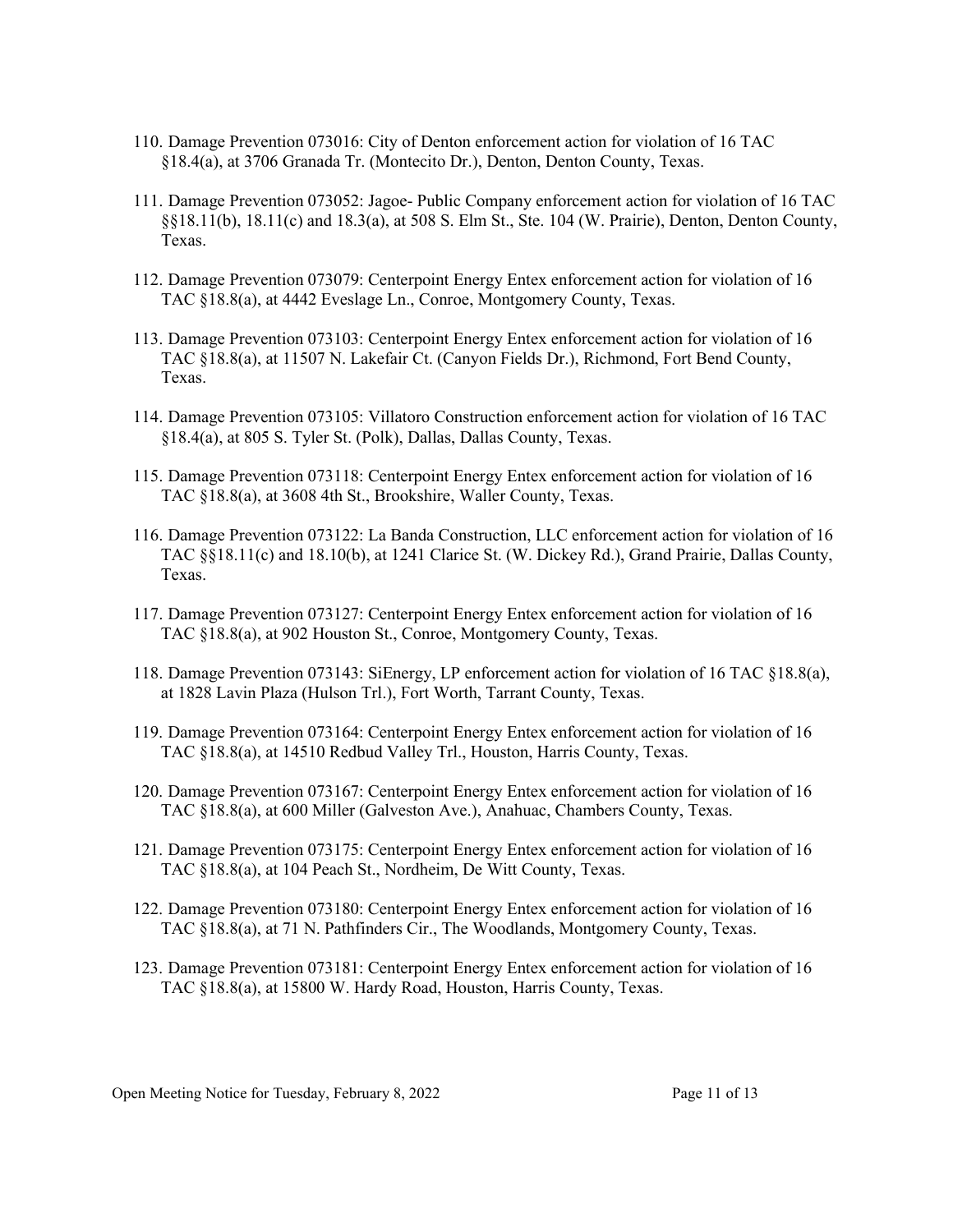- 124. Damage Prevention 073183: Centerpoint Energy Entex enforcement action for violation of 16 TAC §18.8(a), at 8154 Hwy. 77 (CR 1196), Sinton, San Patricio County, Texas.
- 125. Damage Prevention 073184: Centerpoint Energy Entex enforcement action for violation of 16 TAC §18.8(a), at 21510 Morgans Point Cir. (Bridgebay), Katy, Harris County, Texas.
- 126. Damage Prevention 073192: Centerpoint Energy Entex enforcement action for violation of 16 TAC §18.8(a), at 11327 Fannin Trail C (Bowie Trl.), Needville, Fort Bend County, Texas.
- 127. Damage Prevention 073200: Centerpoint Energy Entex enforcement action for violation of 16 TAC §18.8(a), at 22206 Prince George St., Katy, Harris County, Texas.
- 128. Damage Prevention 073210: Centerpoint Energy Entex enforcement action for violation of 16 TAC §18.8(a), at 721 S. Fairview Cir., Alvin, Brazoria County, Texas.
- 129. Damage Prevention 073217: CoServ Gas, Ltd. enforcement action for violation of 16 TAC §18.8(a), at 750 Moss Glen Dr. (Swiss Dr.), Prosper, Collin County, Texas.
- 130. Damage Prevention 073221: CPS Energy enforcement action for violation of 16 TAC §18.8(a), at 1409 Houston St. (Alsace Ave.), Castroville, Medina County, Texas.
- 131. Damage Prevention 073227: Caprock Utility Services, Inc. enforcement action for violation of 16 TAC §18.3(e), at 7655 S.W. 81st Ave. (Coulter St.), Amarillo, Randall County, Texas.
- 132. Damage Prevention 073228: Centerpoint Energy Entex enforcement action for violation of 16 TAC §18.8(a), at 2412 Arbor St. (Emancipation Ave.), Houston, Harris County, Texas.
- 133. Damage Prevention 073237: CPS Energy enforcement action for violation of 16 TAC §18.8(a), at 211 Utah (Dreiss), San Antonio, Bexar County, Texas.
- 134. Damage Prevention 073249: Centerpoint Energy Entex enforcement action for violation of 16 TAC §18.8(a), at 8322 Green Valley Dr., Sugar Land, Fort Bend County, Texas.
- 135. Damage Prevention 073263: Wiley Contracting enforcement action for violation of 16 TAC §§18.3(a), 18.4(a) and 18.11(b), at 4302 Harry Wurzbach (Oakwell Farms), San Antonio, Bexar County, Texas.
- 136. Damage Prevention 073266: CPS Energy enforcement action for violation of 16 TAC §18.8(a), at 1242 Kentucky Ave. (Glenmore Ave.), San Antonio, Bexar County, Texas.
- 137. Damage Prevention 073285: Amailey Plumbing enforcement action for two violations of 16 TAC §§18.11(b), and 18.3(a), at 15552 Nimble Trl. (Cirrus Ln.), Fort Worth, Tarrant County, Texas.
- 138. Damage Prevention 073290: Boot Construction, LLC enforcement action two violations of 16 TAC §§18.11(b), 18.3(e), and 18.11(c), at 7400 Blk. FM 359, Fulshear, Fort Bend County, Texas.